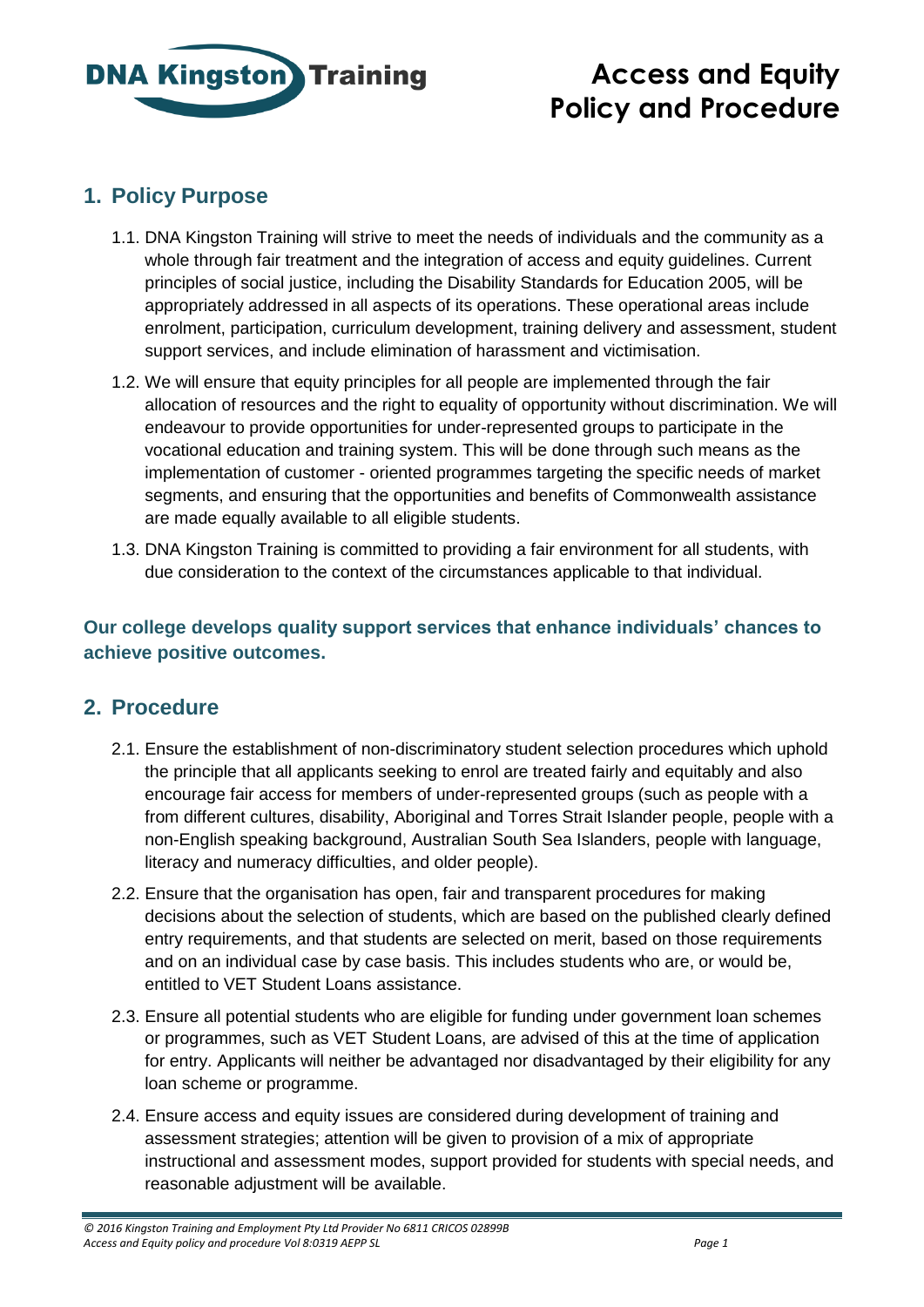

## **Access and Equity Policy and Procedure**

- 2.5. Provide access to staff development to assist staffs who deliver training to underrepresented groups.
- 2.6. Provide access to staff development to assist assessors meet the needs of a diverse range of clients.
- 2.7. Information on the selection of students is found within the *Admission Policy and Procedure*

## **3. Specific principles**

- 3.1. DNA Kingston is totally committed to equity principles and processes, ensuring access to equal opportunity.
	- 3.1.1. Avoid utilising stereo types in written, visual or spoken word.
	- 3.1.2. Dentist will not be portrayed as old, young, women or men.
	- 3.1.3. Teaching aids will include all ages, women men and children.
	- 3.1.4. Clients/patients will be viewed in all ages, women, men, children and in all capacities.
	- 3.1.5. Learners will be viewed as all ages, women or men. They are seen as a person with skills and knowledge.
	- 3.1.6. Marketing efforts will be designed to attract applications from all groups within the community including disadvantaged, time workers, unemployed people from non-English speaking backgrounds, Aboriginal people and people with a disability.
	- 3.1.7. Learning services will cater to the needs of the disadvantaged community groups embracing - career paths, employment opportunities, (may be limited) language bridging courses, religious and ethnic protocol appropriate facilities for wheelchairs (accessibility to all areas) appropriate facilities for both men and women. Show Aboriginal support services available.
	- 3.1.8. All participants will be confident that the selection criteria will be fair. No bias regarding ethnic background, religion, gender, age, disability, unemployed or Aboriginality.
	- 3.1.9. All participants will be confident that the learning process will be fair.
	- 3.1.10. All potential applicants will be confident that provision for adequate support for every learner will be available.
	- 3.1.11. The course will be Regionally and Metro based, preventing
	- 3.1.12. 80 to 90% of the people moving away from the regional area to train in Perth.
	- 3.1.13. As a training provider in a regional area we will be prepared to be mobile in our training approach.
	- 3.1.14. The course adapted locally enables career paths in regional areas to develop and promotes employment opportunities.
	- 3.1.15. Dental Surgeons are required in all major regional community centres, qualified, skilled, knowledgeable auxiliary staff are a major component to effective, stable dental services to regional areas.
	- 3.1.16. Open communication will be maintained between staff, participants and professional industry ensuring access to all pathways for advice, knowledge or support.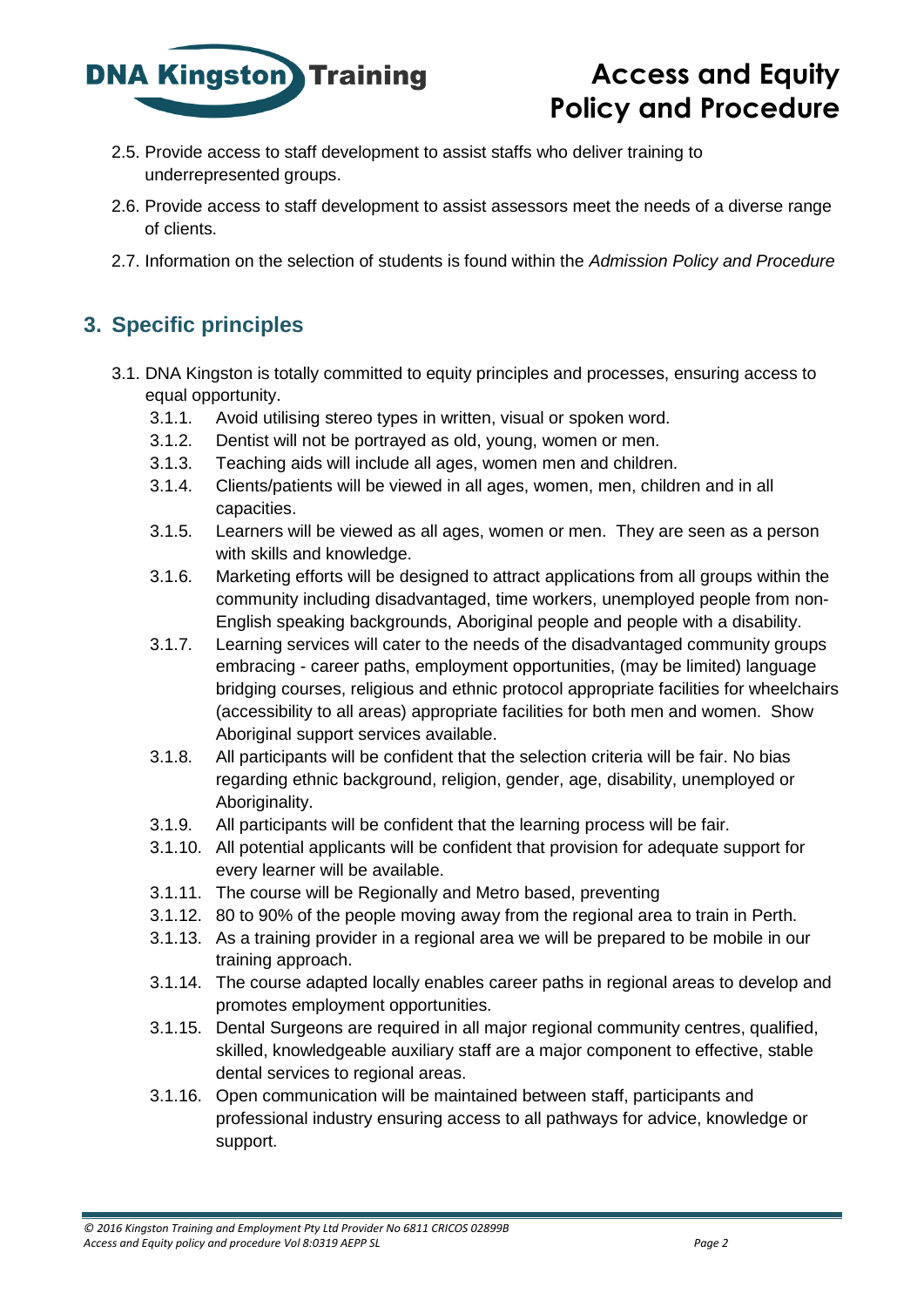

## **Access and Equity Policy and Procedure**

- 3.1.17. Staff designing the competency analysis have a good knowledge of both direct and indirect discrimination against women and men in the work force.
- 3.1.18. Staff take into consideration gender bias when considering method of analysis and give an equal chance for all to respond. Instruments designed to collect information about competencies do not contain biased questions.

### **4. Cultural Awareness**

- 4.1. Staff in the organisation are of diverse cultural back grounds and Nationalities and are of both male and female gender. A number of staff are bi-lingual.
- 4.2. Staff attend Cultural Awareness, Indigenous and Torres Island cultural awareness and Equal Opportunity sessions as part of DNA Kingston Training ongoing Staff Development sessions yearly. Staff also promote and encourage their students to be Culturally Aware and embed in their training day to day and College activities

### **5. Religious Awareness**

- 5.1. A prayer area has been dedicated in our Belmont College. DNA Kingston Training recognises the right to freedom of beliefs, and at the same time has an overall responsibility to ensure that teaching and learning requirements are delivered efficiently and effectively within the available time and space. As such, all students and staff seeking a quiet moment for prayer or reflection are welcome to use this facility during their break times.
- 5.2. The Management understands that sometimes students may require time off to observe religious obligations, e.g. Friday prayer for Muslim students. We do not allow students to take time-off during classes, however students are welcome to discuss reasonable adjustments of their break times with their lecturers to accommodate the required time-off. The onus is on the student to ensure that their class activities and assessment deadlines are not disrupted in anyway. The Management reserves the right to refuse any request to adjust break times should the request affect a compulsory class activity, practical or assessment.

### **6. Administration**

- 6.1. This policy and related documentation is accessible by students on the DNA Kingston Training website.
- 6.2. Staff will be advised of this policy and related procedures via email and staff information sessions.